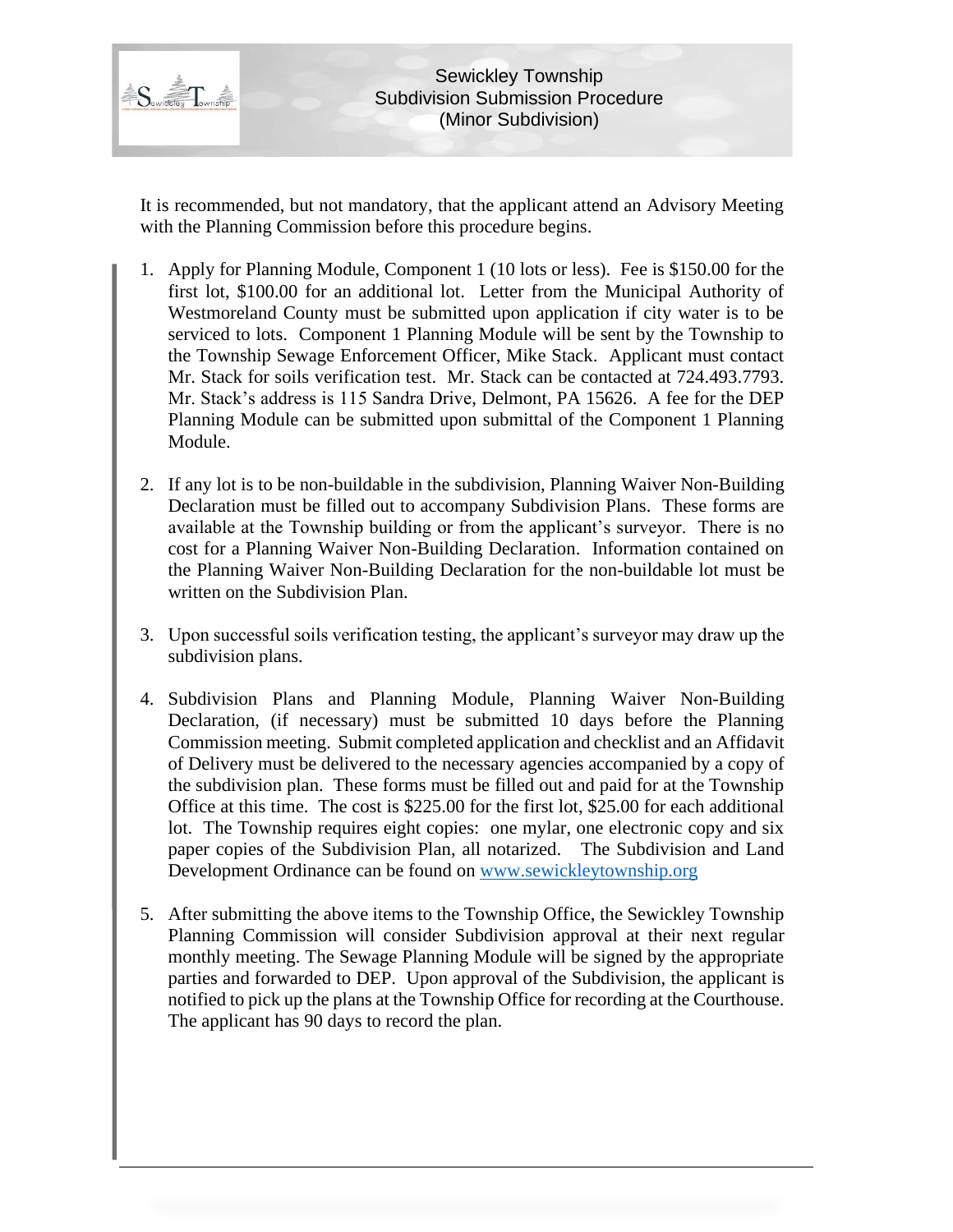- 6. Once the plan is recorded, a Sewage Permit Application must be applied for at the Township office before a building Permit can be issued. The cost of the Sewage Permit Application is \$150.00. The applicant completes the Sewage Permit Application at the Township office. The Township then sends the completed Permit application to Mr. Mike Stack, Township SEO. The Applicant makes an appointment with Mr. Stack for the testing.
- 7. To obtain a building permit for an approved and recorded subdivision, the applicant must present a copy of the completed Sewage Permit Application and a permit from a certified inspector (UCC Code). A Township building permit may then be issued.

(A subdivision not having buildable lots, may skip the Planning Module, Component 1 process.)

The Subdivision and Land Development Ordinance can be found on [www.sewickleytownship.org.](http://www.sewickleytownship.org/) The Ordinance explains in greater detail the requirements necessary for approval of minor and major subdivisions and land developments.

The Department of Environmental Protection charges a fee for site soils verification testing. This is explained in the information attached to Component 1.

- 8. A Township Driveway Permit is required if a lot proposes a driveway onto a Township Road. The Driveway Permit Application may be obtained at the Township office.
- 9. Contact the Township Office to acquire an address for the proposed subdivided property. The 911 Address Form is available on [www.sewickleytownship.org.](http://www.sewickleytownship.org/)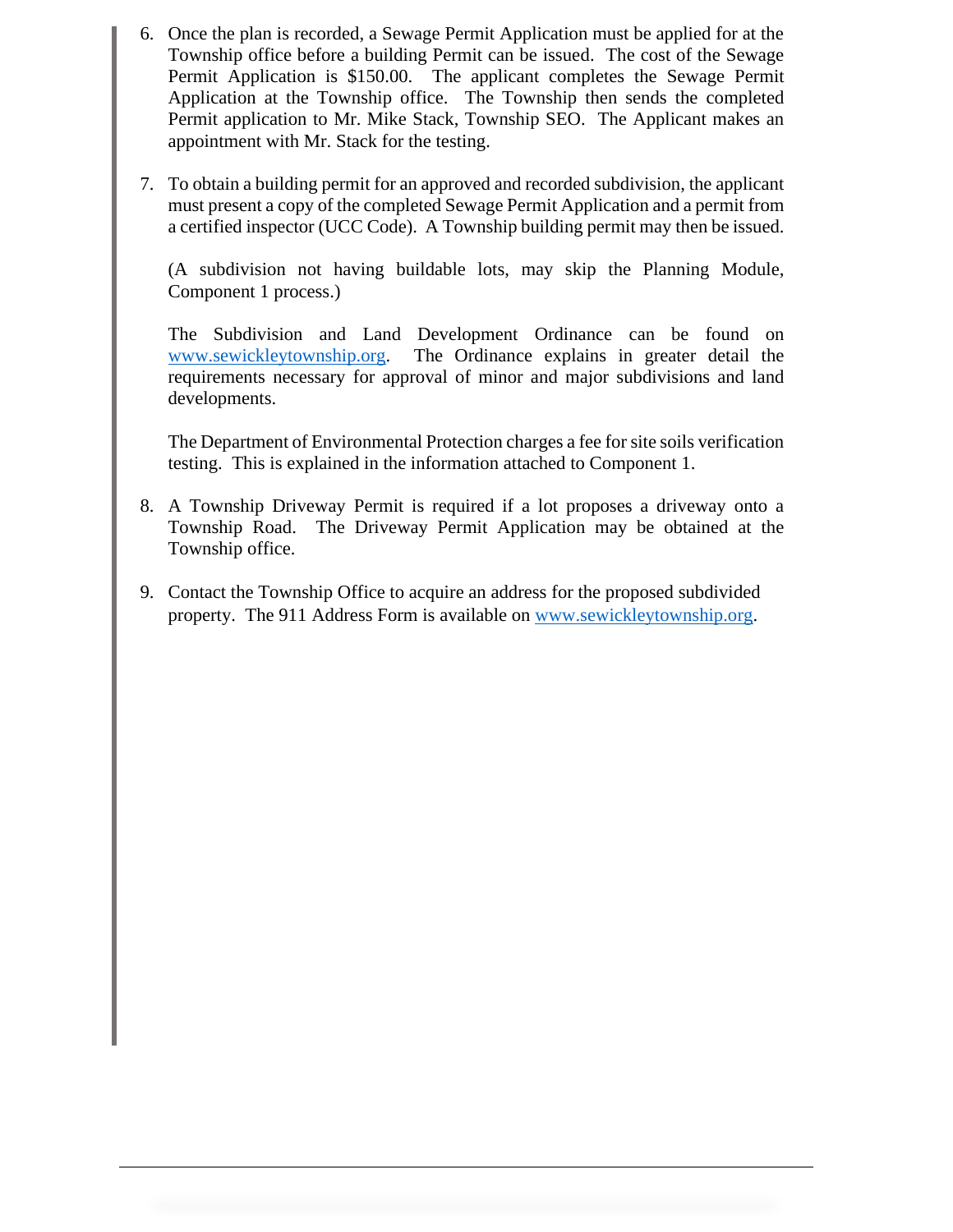| Sewiditing Township | <b>Sewickley Township</b><br><b>Application for Subdivision</b> |
|---------------------|-----------------------------------------------------------------|
|                     |                                                                 |

| Name of Owner:                                                                                                                      |                                                                                                                                                                                                                                                                 |  |  |  |
|-------------------------------------------------------------------------------------------------------------------------------------|-----------------------------------------------------------------------------------------------------------------------------------------------------------------------------------------------------------------------------------------------------------------|--|--|--|
| Address:                                                                                                                            |                                                                                                                                                                                                                                                                 |  |  |  |
| Name of Subdivider:                                                                                                                 | Phone#                                                                                                                                                                                                                                                          |  |  |  |
|                                                                                                                                     |                                                                                                                                                                                                                                                                 |  |  |  |
| Name of Engineer or Surveyor:                                                                                                       | Phone#                                                                                                                                                                                                                                                          |  |  |  |
| <b>Address:</b>                                                                                                                     | <u> 1980 - Johann Stein, marwolaethau a bhann an t-Amhair ann an t-Amhair an t-Amhair an t-Amhair an t-Amhair an</u>                                                                                                                                            |  |  |  |
|                                                                                                                                     | Location of Property:                                                                                                                                                                                                                                           |  |  |  |
| <b>Purpose of Subdivision:</b>                                                                                                      | <u> 1989 - Johann Stein, marwolaethau a bhann an t-Amhain ann an t-Amhain an t-Amhain an t-Amhain an t-Amhain an </u>                                                                                                                                           |  |  |  |
| Fee:                                                                                                                                | <b>Total Acres:</b>                                                                                                                                                                                                                                             |  |  |  |
| <b>Availability of Utilities:</b>                                                                                                   |                                                                                                                                                                                                                                                                 |  |  |  |
|                                                                                                                                     | Water:                                                                                                                                                                                                                                                          |  |  |  |
|                                                                                                                                     | Gas:                                                                                                                                                                                                                                                            |  |  |  |
|                                                                                                                                     | Electric:<br><u> 1980 - Andrea Andrew Maria (b. 1980)</u>                                                                                                                                                                                                       |  |  |  |
| Preliminary O.K.                                                                                                                    | Date: <u>with the second contract of the second contract of the second contract of the second contract of the second contract of the second contract of the second contract of the second contract of the second contract of the</u><br><b>Final O.K. Date:</b> |  |  |  |
| Has a Variance, Conditional Use or Use by Special Exception Been Granted for this Plan?<br>If so, give Date: $\qquad \qquad \qquad$ |                                                                                                                                                                                                                                                                 |  |  |  |
| Are any modifications to the Township Subdivision Regulations required?                                                             |                                                                                                                                                                                                                                                                 |  |  |  |
| List:<br><u> 1980 - John Stein, mars and de Britain and de Britain and de Britain and de Britain and de Britain and de Br</u>       |                                                                                                                                                                                                                                                                 |  |  |  |
| Remarks:                                                                                                                            |                                                                                                                                                                                                                                                                 |  |  |  |

All plats that will require access to a state highway shall have the following language conspicuously placed upon the plat: Neither the department nor any municipality to which permit-issuing authority has been delegated under section 42- of the "State Highway Law" shall be liable in damages for any injury to persons or property arising out of the issuance or denial of a driveway permit, or for failure to regulate any driveway. (Added by Act 1986-42)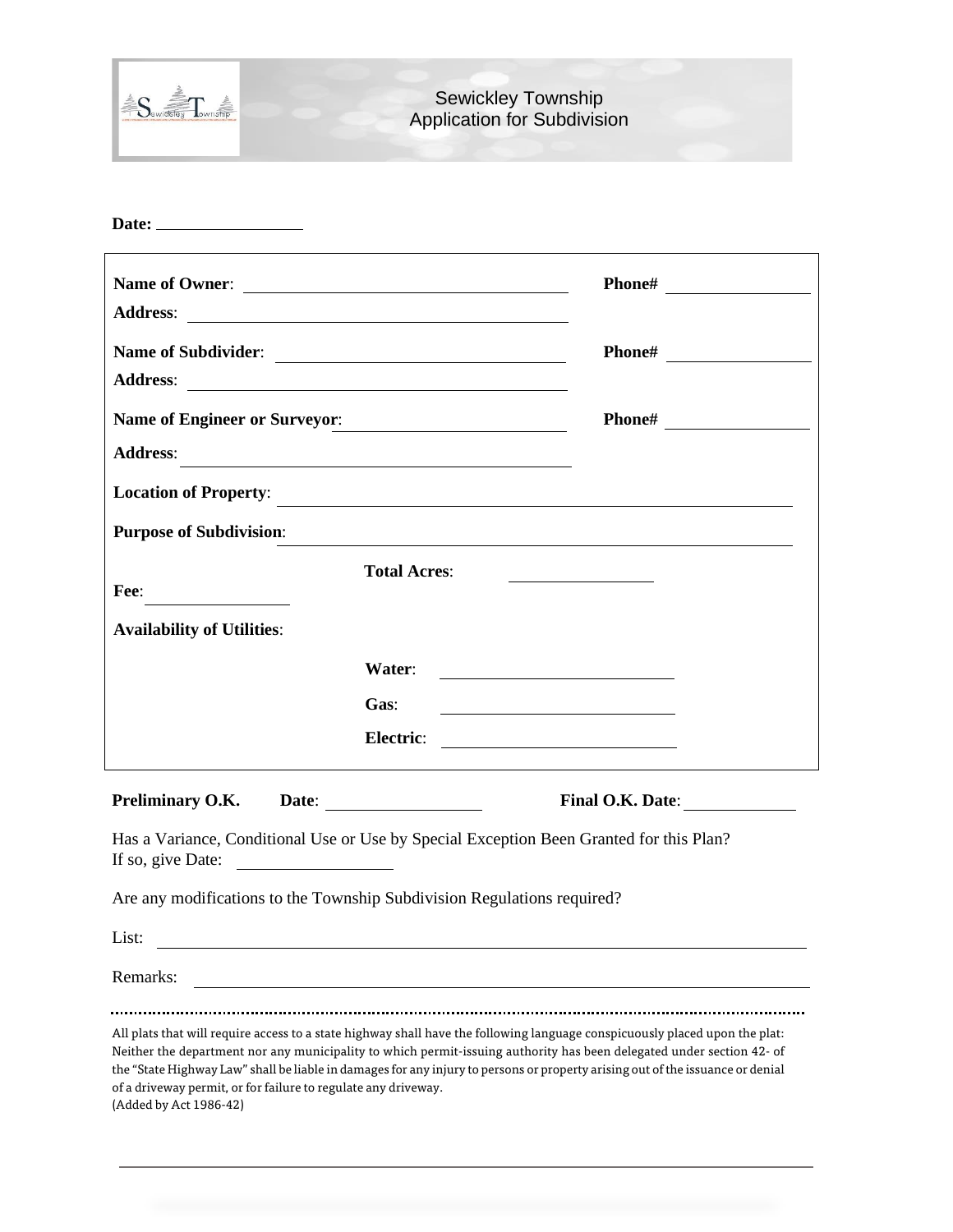

## Sewickley Township Planning Commission Subdivision Checklist for Minor Subdivision

## *THIS IS ONLY A SUMMARY – SEE SUBDIVISION ORDINANCE FOR COMPLETE REQUIREMENTS*

SIGNATURE OF PERSON PREPARING THIS CHECKLIST NAME OF SUBDIVISION PLAN

**DATE** 

TELEPHONE NUMBER

------------------

|                | Yes | No | N/A |                                                                                                   |
|----------------|-----|----|-----|---------------------------------------------------------------------------------------------------|
| $\mathbf{1}$   |     |    |     | Has the plan been notarized and signed by property owners                                         |
| $\overline{2}$ |     |    |     | DEP approved sewage module                                                                        |
| 3              |     |    |     | Written application for subdivision                                                               |
| $\overline{4}$ |     |    |     | Location of map from U.S.G.S. map1" = 2000'                                                       |
| 5              |     |    |     | Boundary lines, courses, and distances                                                            |
| 6              |     |    |     | Source of title to land marked on the plan                                                        |
| $\overline{7}$ |     |    |     | All existing and recorded streets                                                                 |
| 8              |     |    |     | Curve data                                                                                        |
| 9              |     |    |     | Street lines and building set back lines shown                                                    |
| 10             |     |    |     | Lot numbers, dimension areas of each lot, also total number of lots and total area marked on plan |
| 11             |     |    |     | Location and type of monuments of markers must show on plan                                       |
| 12             |     |    |     | Name of subdivision                                                                               |
| 13             |     |    |     | Name of sub-divider and address                                                                   |
| 14             |     |    |     | Location of existing dwellings and other structures                                               |
| 15             |     |    |     | North Point, scale, and date                                                                      |
| 16             |     |    |     | Certification of engineer or surveyor                                                             |
| 17             |     |    |     | Dedication of proposed public streets and easements                                               |
| 18             |     |    |     | All required certification for signatures                                                         |
| 19             |     |    |     | Test pit and soil boundaries for on-lot septic systems                                            |
| 20             |     |    |     | All existing public utilities                                                                     |
| 21             |     |    |     | Land use                                                                                          |
| 22             |     |    |     | Zoning designation                                                                                |
| 23             |     |    |     | Street address assigned by 911, if possible                                                       |
| 24             |     |    |     | Eight copies of plan (including six paper copies, one mylar and one electronic copy)              |